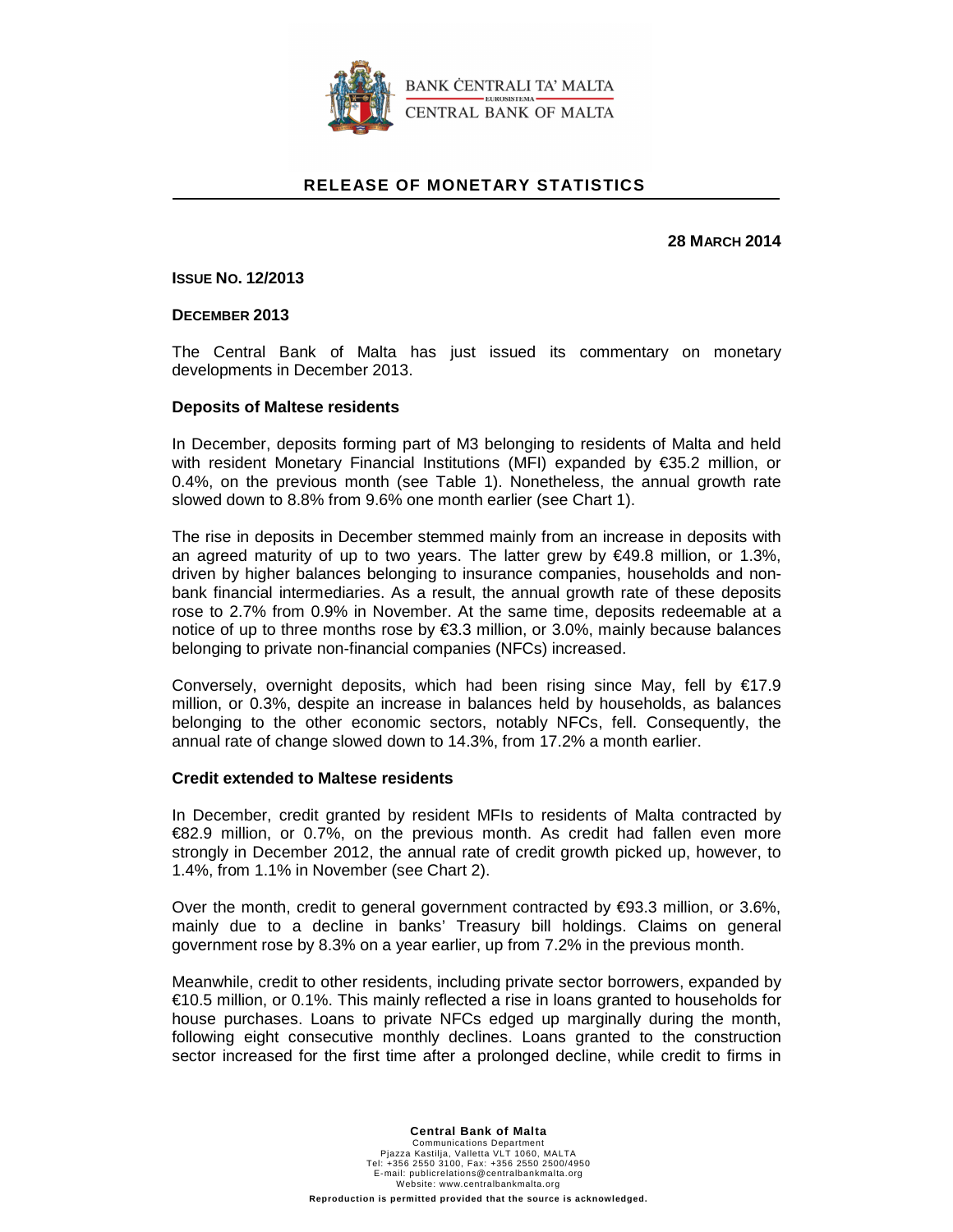manufacturing and accommodation & food services also rose. The annual rate of change of credit to other residents edged up to -0.4% from -0.6% in November.

#### **Net foreign assets of Maltese MFIs<sup>1</sup>**

The net foreign assets belonging to resident MFIs fell by €183.7 million, or 1.9%, on the previous month as a decline in foreign claims exceeded a fall in foreign liabilities (see Table 1). In turn, the reduction in foreign assets mostly reflected a reduction in loans granted to non-residents. On the other hand, the drop in liabilities arose mainly from lower borrowing from foreign banks. Both reflected the activities of international banks that operate in Malta. Net foreign assets continued to contract on an annual basis, falling by 21.2% following a 19.9% drop in November.

#### **Bank lending and deposit rates<sup>2</sup>**

 $\overline{a}$ 

In December, the weighted average interest rate paid by MFIs on all deposits belonging to resident households and NFCs rose marginally by 1 basis point on the previous month to 1.41%. Similarly, the interest rate charged by resident MFIs on outstanding loans to Maltese households and NFCs rose by 1 basis point to 4.26%.

The weighted average deposit rate was 1 basis point lower than that offered a year earlier, while that charged on loans was 6 basis points lower.

#### **Contribution to euro area monetary aggregates and counterparts**

The contribution of resident MFIs to the euro area broad money stock (M3) includes monetary liabilities of resident MFIs to residents of Malta, as described in the first part of this release, and also to residents of the euro area outside Malta. This aggregate expanded by €215.1 million, or 1.9%, in December reaching €11.6 billion (see Table 2). However, the annual growth rate edged down to 11.2% in December, from 11.3% in the previous month.

Growth in the intermediate money (M2) component, which increased by  $\epsilon$ 209.4 million, or 1.9%, accounted for most of the rise in M3. In December, M2 grew by 11.7% year-on-year, from 11.8% in November.

The increase on the previous month in M2 mainly reflected a rise in deposits with an agreed maturity of up to two years, which put on €213.8 million, or 4.9%. This primarily reflected an increase in balances belonging to private NFCs resident elsewhere in the euro area. At the same time, deposits redeemable at a notice period of up to three months' rose by €3.3 million, or 3.0%.

On the other hand, narrow money (M1), the remaining component of M2, contracted by  $\epsilon$ 7.7 million, or 0.1%, due to a fall in overnight deposits that offset a rise in currency issued. The former fell by €23.3 million, or 0.4%, primarily due to lower balances belonging to private NFCs and non-bank financial intermediaries. Conversely, currency issued rose by €15.6 million, or 2.0%.

<sup>&</sup>lt;sup>1</sup> Net foreign assets are composed of claims held by MFIs residing in Malta on residents of the rest of the world, less liabilities to them. Residents of the rest of the world include non-euro area residents and residents of euro area countries other than Malta.<br><sup>2</sup> Deta an interest rates a

Data on interest rates on outstanding amounts cover MFI euro-denominated deposits belonging to, and loans extended to, households and non-financial corporations resident in Malta. Non-financial corporations include all enterprises, except banks, insurance companies & pension funds and other financial institutions.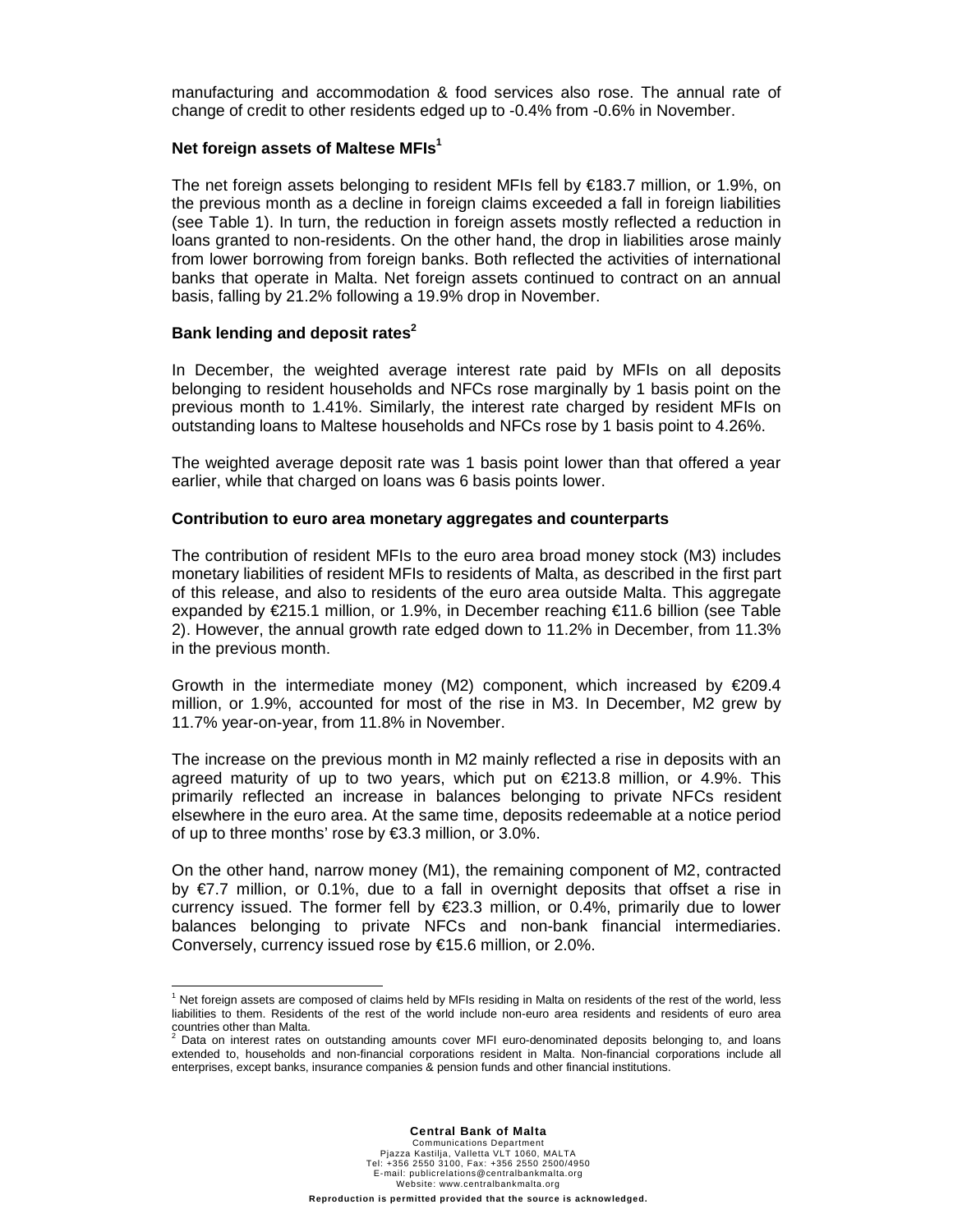Turning to the counterparts of M3, credit to euro area residents contracted by  $\epsilon$ 131.7 million, or 0.9%, during December. Overall, however, credit contracted at a slightly slower annual rate, falling by 7.5% in December, after a 7.6% drop in November.

Credit to general government decreased by  $\in$ 84.3 million, or 2.2% over the month. As mentioned above, MFI claims on the Maltese government declined, offsetting a moderate increase in those pertaining to governments of other euro area countries. At the same time, credit granted to other residents declined by  $\epsilon$ 47.4 million, or 0.4%, following a drop in lending to non-bank financial intermediaries which outweighed a rise in loans to private NFCs.

The external counterpart of M3, which reflects transactions between MFIs residing in Malta and residents of countries outside the euro area, expanded by €387.9 million, or 4.2%. This reflected a substantial decline in liabilities that was in turn driven mainly by a fall in foreign borrowings through repurchase agreements. At the same time, their claims on foreign counterparts also decreased, though to a lesser extent, as loans granted to non-euro area residents fell. On a year-on-year basis, however, the external counterpart contracted. The annual rate of change fell to -5.3% in December, from -4.6% in the previous month.

The "other counterparts" category, which is negatively related to M3, rose by  $€41.0$ million, or 0.3%, during the month. This resulted from a €354.7 million rise in other liabilities (net) which, in turn, mainly reflected an increase in the Central Bank of Malta's liabilities to the Eurosystem. On the other hand, the MFIs' longer-term liabilities contracted by €248.0 million, mainly due to a drop in the value of reserves arising from fluctuations in market prices and exchange rate movements, a decline in retained earnings and the repayment of a capital contribution. At the same time, MFI liabilities to the central government fell by €65.7 million because of a reduction in government deposits with the banking system.

#### **Further economic and monetary information can be obtained from the website of the Central Bank of Malta www.centralbankmalta.org**

**Central Bank of Malta**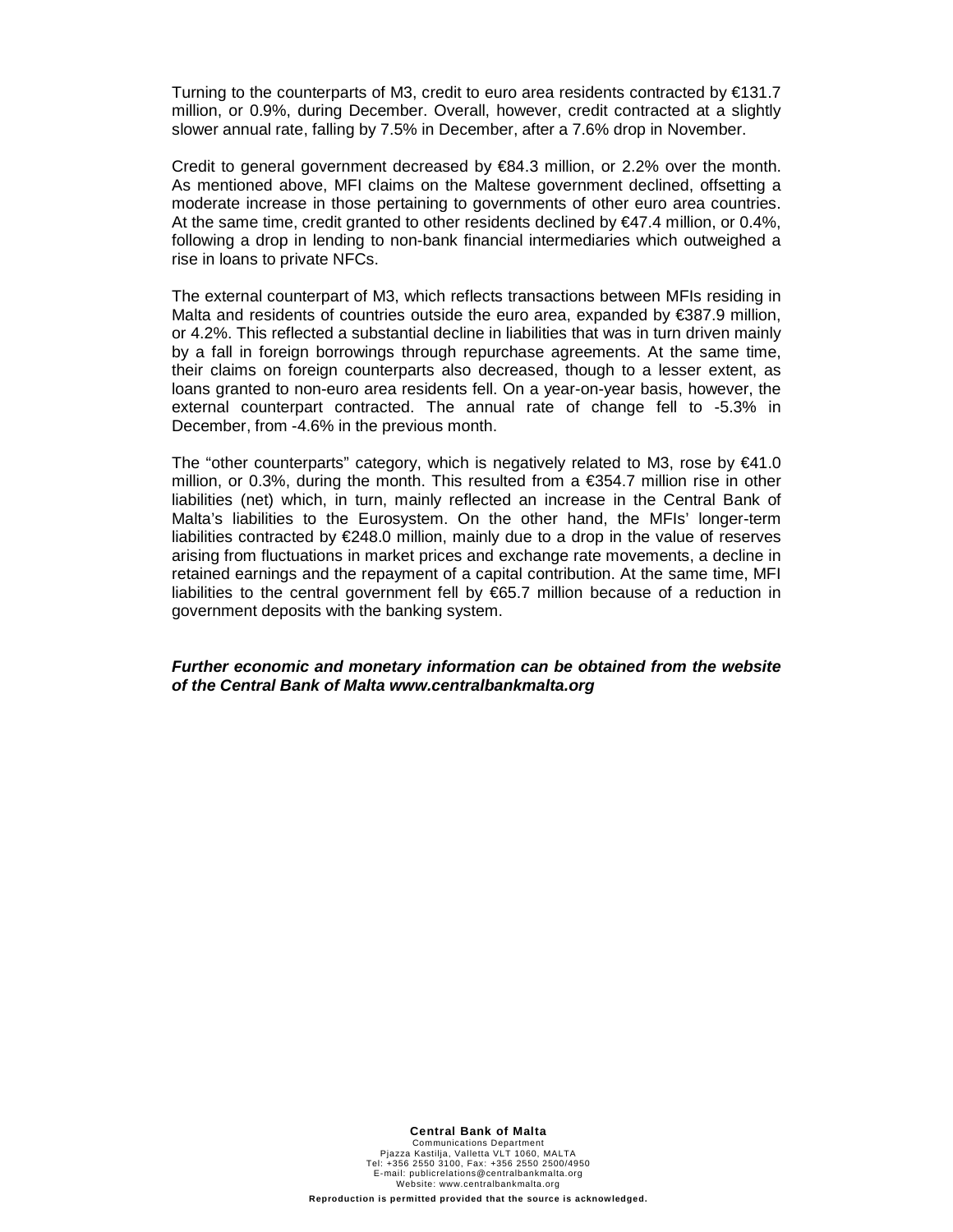# **CENTRAL BANK OF MALTA**

## **TABLE 1: RESIDENTS OF MALTA - DEVELOPMENTS IN DEPOSITS AND SELECTED COUNTERPARTS(1)**

|                                                                           |                    |                    |                          |                              |                    |                                    | <b>EUR</b> millions |
|---------------------------------------------------------------------------|--------------------|--------------------|--------------------------|------------------------------|--------------------|------------------------------------|---------------------|
|                                                                           | $Dec-13$           | <b>Nov-13</b>      | <b>Monthly</b><br>Change | <b>Monthly</b><br>Percentage | <b>Dec-12</b>      | <b>Annual Percentage</b><br>Change |                     |
|                                                                           |                    |                    |                          | Change                       |                    | <b>Dec-13</b>                      | <b>Nov-13</b>       |
|                                                                           |                    |                    |                          |                              |                    |                                    |                     |
| <b>DEPOSITS</b>                                                           |                    |                    |                          |                              |                    |                                    |                     |
| <b>TOTAL RESIDENTS' DEPOSITS<math>^{(2)}</math></b><br>Overnight deposits | 9,666.6<br>5,771.0 | 9,631.4<br>5,788.9 | 35.2<br>$-17.9$          | 0.4<br>$-0.3$                | 8,882.4<br>5,047.7 | 8.8<br>14.3                        | 9.6<br>17.2         |
| Deposits redeemable at notice up to 3 months                              | 113.0              | 109.8              | 3.3                      | 3.0                          | 151.7              | $-25.5$                            | $-26.6$             |
| Deposits with agreed maturity up to 2 years                               | 3,782.5            | 3,732.7            | 49.8                     | 1.3                          | 3,683.0            | 2.7                                | 0.9                 |
| <b>SELECTED COUNTERPARTS</b>                                              |                    |                    |                          |                              |                    |                                    |                     |
| <b>TOTAL CREDIT TO RESIDENTS</b>                                          | 11,144.2           | 11,227.1           | $-82.9$                  | $-0.7$                       | 10,991.2           | 1.4                                | 1.1                 |
| Credit to general government                                              | 2,478.0            | 2,571.3            | $-93.3$                  | $-3.6$                       | 2,287.1            | 8.3                                | 7.2                 |
| Credit to other sectors                                                   | 8,666.2            | 8,655.7            | 10.5                     | 0.1                          | 8,704.1            | $-0.4$                             | $-0.6$              |
| <b>INET FOREIGN ASSETS</b>                                                | 9,608.6            | 9,792.3            | $-183.7$                 | $-1.9$                       | 12,195.4           | $-21.2$                            | $-19.9$             |
| l Claims on non-residents of Malta                                        | 40,398.9           | 41,307.5           | $-908.6$                 | $-2.2$                       | 43,113.9           | $-6.3$                             | $-6.5$              |
| Liabilities to non-residents of Malta (-)                                 | 30,790.3           | 31,515.2           | $-724.9$                 | $-2.3$                       | 30,918.5           | $-0.4$                             | $-1.4$              |

 $<sup>(1)</sup>$  Figures may not add up due to rounding.</sup>

 $<sup>(2)</sup>$  Deposits with MFIs exclude interbank deposits and deposits held by central government.</sup>

Source: Central Bank of Malta.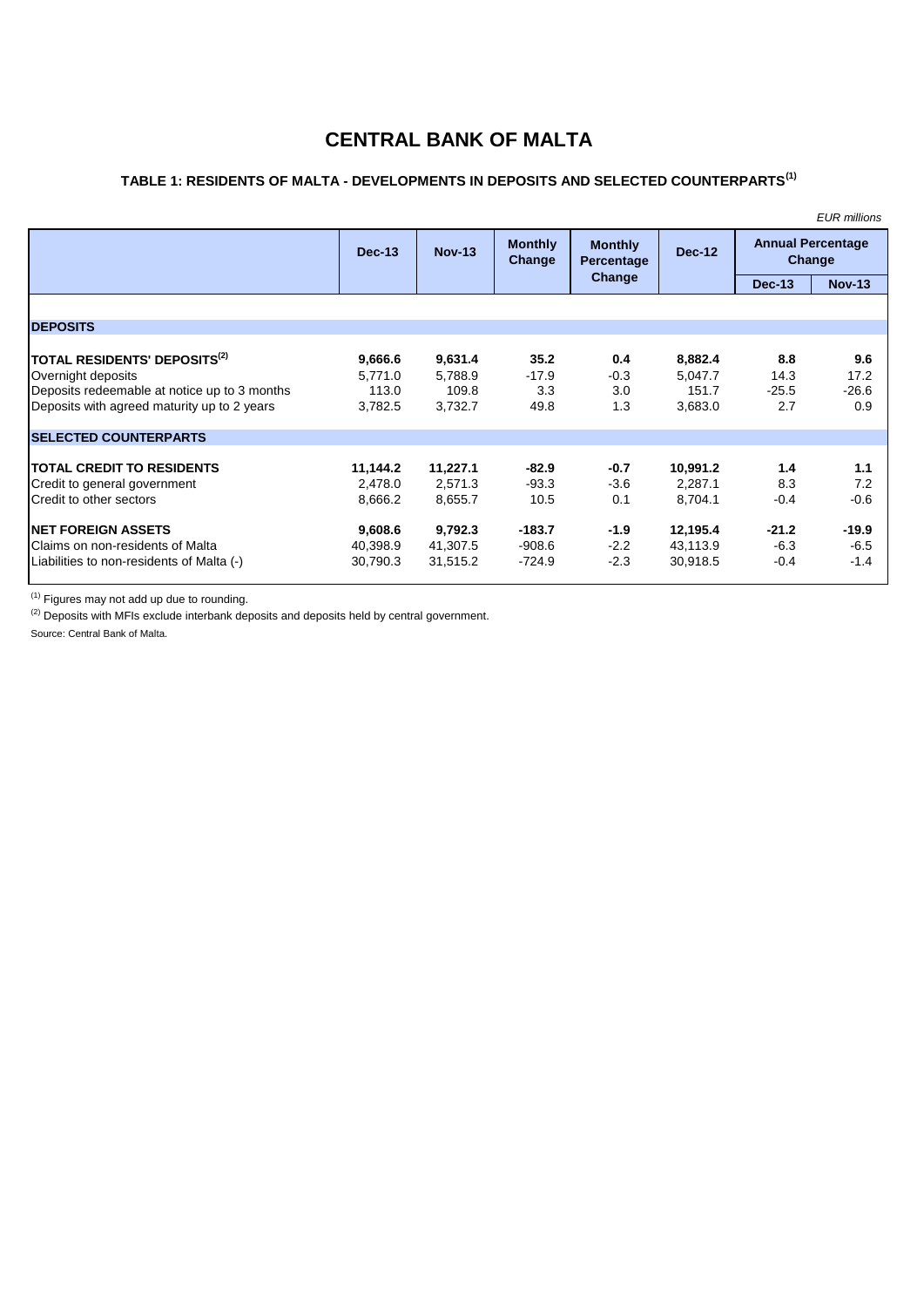## **CENTRAL BANK OF MALTA**

## **TABLE 2: THE CONTRIBUTION OF RESIDENT MFIs TO THE EURO AREA MONETARY AGGREGATES AND SELECTED COUNTERPARTS(1)(2)**

*EUR millions*

| <b>Dec-13</b> | <b>Nov-13</b> | <b>Monthly</b><br>Change | <b>Monthly</b><br>Percentage | <b>Dec-12</b> | <b>Annual Percentage</b><br>Change |               |  |
|---------------|---------------|--------------------------|------------------------------|---------------|------------------------------------|---------------|--|
|               |               |                          |                              |               | <b>Dec-13</b>                      | <b>Nov-13</b> |  |
|               |               |                          |                              |               |                                    |               |  |
|               |               |                          |                              |               |                                    |               |  |
| 6,727.6       | 6,735.3       | $-7.7$                   | $-0.1$                       | 5,944.0       | 13.2                               | 15.5          |  |
| 778.7         | 763.0         | 15.6                     | 2.0                          | 726.5         | 7.2                                | 6.9           |  |
| 5,948.9       | 5,972.3       | $-23.3$                  | $-0.4$                       | 5,217.4       | 14.0                               | 16.7          |  |
| 11,461.7      | 11,252.3      | 209.4                    | 1.9                          | 10,260.4      | 11.7                               | 11.8          |  |
| 6,727.6       | 6,735.3       | $-7.7$                   | $-0.1$                       | 5,944.0       | 13.2                               | 15.5          |  |
| 113.1         | 109.8         | 3.3                      | 3.0                          | 153.2         | $-26.2$                            | $-27.3$       |  |
| 4,621.0       | 4,407.2       | 213.8                    | 4.9                          | 4,163.1       | 11.0                               | 8.1           |  |
| 11,627.1      | 11,412.0      | 215.1                    | 1.9                          | 10,451.9      | 11.2                               | 11.3          |  |
| 11,461.7      | 11,252.3      | 209.4                    | 1.9                          | 10,260.4      | 11.7                               | 11.8          |  |
| 165.4         | 159.7         | 5.7                      | 3.6                          | 191.5         | $-13.6$                            | $-15.8$       |  |
|               |               |                          |                              |               |                                    |               |  |
| 14,433.3      | 14,565.0      | $-131.7$                 | $-0.9$                       | 15,603.3      | $-7.5$                             | $-7.6$        |  |
| 3,773.3       | 3,857.6       | $-84.3$                  | $-2.2$                       | 3,548.2       | 6.3                                | 4.9           |  |
| 10,660.0      | 10,707.4      | $-47.4$                  | $-0.4$                       | 12,055.0      | $-11.6$                            | $-11.4$       |  |
| 9,567.1       | 9,179.2       | 387.9                    | 4.2                          | 10,103.2      | $-5.3$                             | $-4.6$        |  |
| 31,465.6      | 32,180.2      | $-714.6$                 | $-2.2$                       | 32,576.8      | $-3.4$                             | $-3.3$        |  |
| 21,898.5      | 23,001.0      | $-1,102.5$               | $-4.8$                       | 22,473.6      | $-2.6$                             | $-2.8$        |  |
| 12,373.3      | 12,332.3      | 41.0                     | 0.3                          | 15,254.6      | $-18.9$                            | $-18.5$       |  |
| 491.2         | 556.9         | $-65.7$                  | $-11.8$                      | 503.9         | $-2.5$                             | $-16.7$       |  |
| 9,744.6       | 9,992.6       | $-248.0$                 | $-2.5$                       | 12,680.2      | $-23.2$                            | $-21.5$       |  |
| 2,137.5       | 1,782.8       | 354.7                    | 19.9                         | 2,070.5       | 3.2                                | 2.8           |  |
|               |               |                          |                              | Change        |                                    |               |  |

 $(1)$  Figures may not add up due to rounding.

<sup>(2)</sup> Figures show the contribution of Maltese monetary financial institutions (MFIs) to the euro area totals.

(3) Data on monetary aggregates include deposit liabilities to both residents of Malta and other euro area residents.

<sup>(4)</sup> This is not a measure of currency in circulation in Malta. It comprises the Central Bank of Malta's share of euro banknotes issued by the Eurosystem, based on the banknote allocation key (in turn reflecting its share in the paid-up capital of the ECB), plus coins issued by the Bank on behalf of the Treasury, less holdings of issued euro banknotes and coins held by the MFI sector.

 $<sup>(5)</sup>$  Deposits with MFIs exclude interbank deposits and deposits held by central government.</sup>

<sup>(6)</sup> Marketable instruments include debt securities up to 2 years' maturity issued by MFIs in Malta less holdings by MFIs in Malta of such securities issued by MFIs anywhere in the euro area. This row shows net amounts (issues less holdings by MFIs in Malta) and may be negative. Figures also include Money Market Funds (MMF) shares/units and repurchase agreements that are not conducted through central counterparties.

Source: Central Bank of Malta.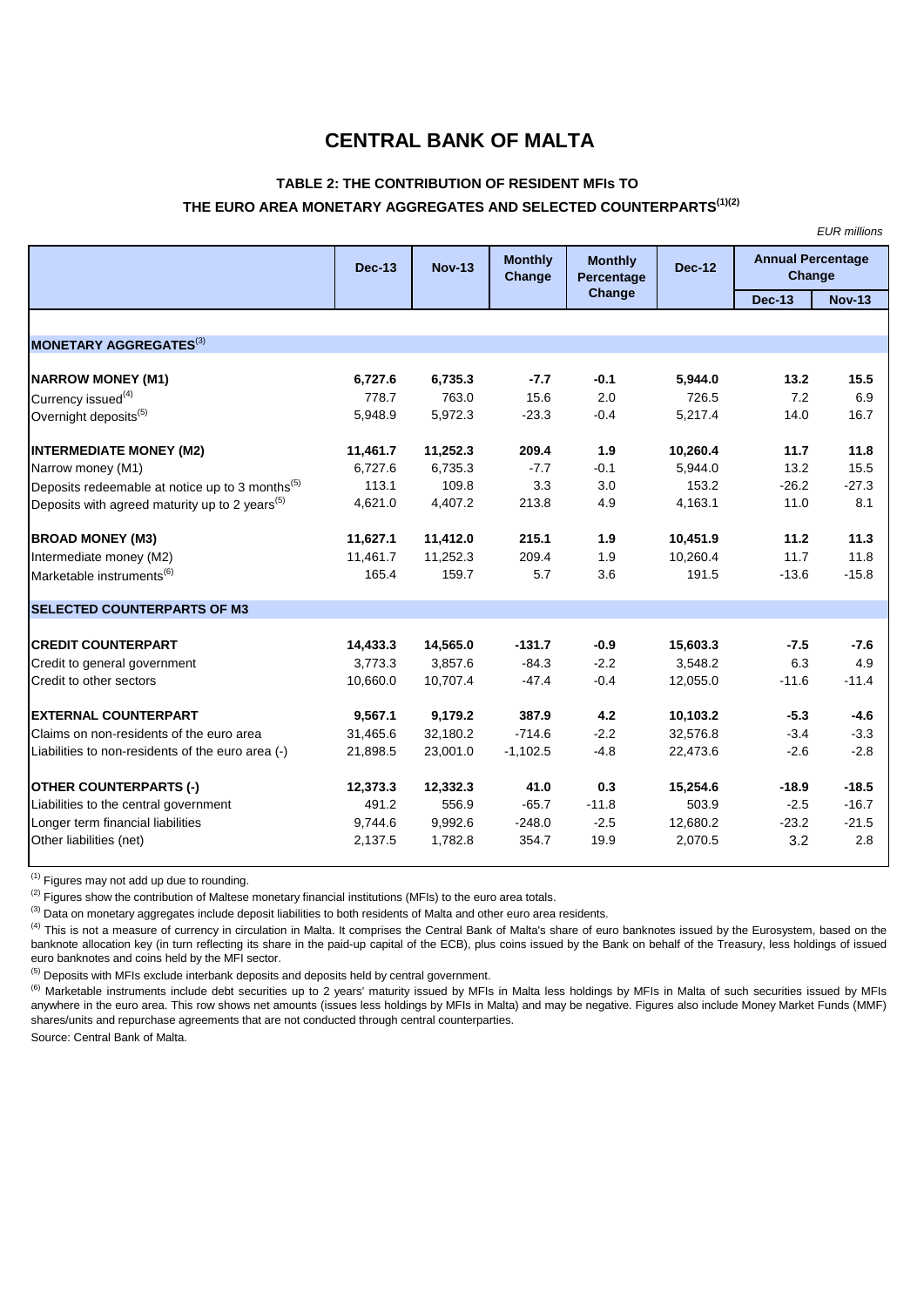# **Chart 1 Growth in selected deposits of Maltese residents included in M3**

*(annual percentage changes)*



Overnight deposits

**-Deposits with agreed maturity up to 2 years** 

Total residents' deposits in M3 (includes deposits redeemable at notice of up to three months) Source: Central Bank of Malta.